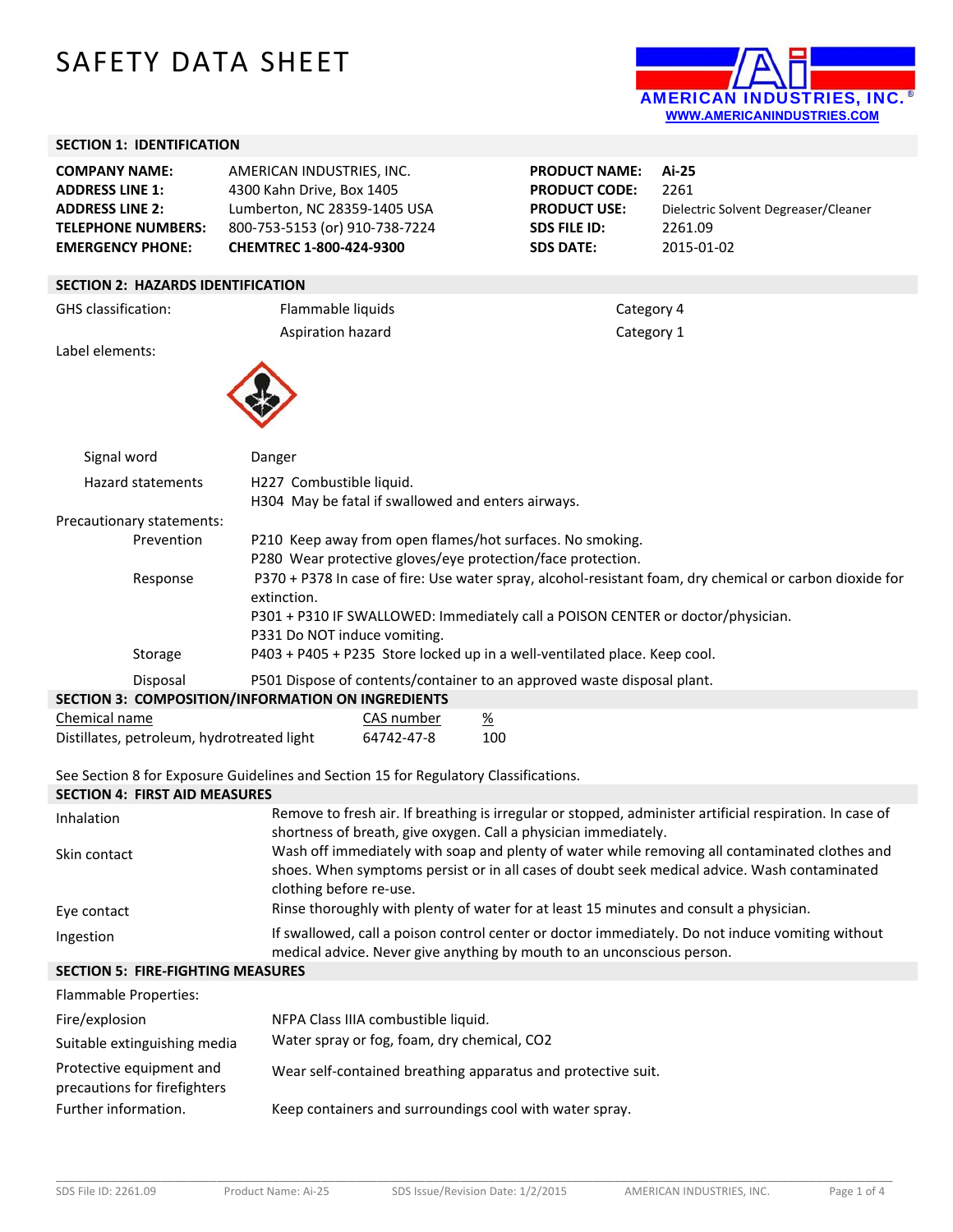| <b>SECTION 6: ACCIDENTAL RELEASE MEASURES</b>                           |                                                                                                                                                                                                                                                                                                                   |
|-------------------------------------------------------------------------|-------------------------------------------------------------------------------------------------------------------------------------------------------------------------------------------------------------------------------------------------------------------------------------------------------------------|
| Methods and materials for<br>containment and cleaning up                | Contain spillage, and then collect with non-combustible absorbent material, (e.g. sand, earth,<br>diatomaceous earth, vermiculite) and place in container for disposal according to local / national<br>regulations (see section 13).                                                                             |
| <b>SECTION 7: HANDLING AND STORAGE</b>                                  |                                                                                                                                                                                                                                                                                                                   |
| Precautions for safe handling                                           | Ensure all equipment is electrically grounded before beginning transfer operations.                                                                                                                                                                                                                               |
| Storage/Transport temperature                                           | Ambient                                                                                                                                                                                                                                                                                                           |
| <b>Storage/Transport Pressure</b>                                       | Ambient                                                                                                                                                                                                                                                                                                           |
| Load/Unload Temperature                                                 | Ambient                                                                                                                                                                                                                                                                                                           |
| SECTION 8: EXPOSURE CONTROLS/PERSONAL PROTECTION                        |                                                                                                                                                                                                                                                                                                                   |
| <b>Engineering Controls:</b>                                            | Air contaminant levels should be controlled below the PEL or TLV for this product (see<br>exposure guidelines).                                                                                                                                                                                                   |
| Personal Protective Equipment:                                          |                                                                                                                                                                                                                                                                                                                   |
| Eye/face Protection<br><b>Skin Protection</b><br>Inhalation P{rotection | Wear as appropriate: Goggles, Face-shield.<br>Wear suitable protective clothing, gloves and eye/face protection.<br>Respiratory protection is normally not required except in emergencies or when conditions<br>cause excessive airborne levels of mists or vapors. Use NIOSH approved respiratory<br>protection. |
| Exposure guidelines:                                                    | Contains no substances with occupational exposure limit values.                                                                                                                                                                                                                                                   |
| <b>SECTION 9: PHYSICAL AND CHEMICAL PROPERTIES</b>                      |                                                                                                                                                                                                                                                                                                                   |
| Appearance                                                              |                                                                                                                                                                                                                                                                                                                   |
| Color                                                                   | Clear                                                                                                                                                                                                                                                                                                             |
| <b>Physical State</b><br>Odor                                           | Liquid<br>Hydrocarbon-like                                                                                                                                                                                                                                                                                        |
| Odor Threshold                                                          | No data available                                                                                                                                                                                                                                                                                                 |
| Flash point                                                             | Average 79°C, 174°F; TAG                                                                                                                                                                                                                                                                                          |
| Flammability                                                            | Upper explosion limit: 7.0% (V)                                                                                                                                                                                                                                                                                   |
|                                                                         | Lower explosion limit: 0.6% (V)                                                                                                                                                                                                                                                                                   |
| Boiling point/boiling range                                             | 213-232°C, 416-449°F; ASTM D-86                                                                                                                                                                                                                                                                                   |
| Melting point/range                                                     | <-70°C, <-94°F; ASTM D-2386                                                                                                                                                                                                                                                                                       |
| Auto-ignition temperature                                               | 231°C, 448°F; ASTM E 659                                                                                                                                                                                                                                                                                          |
| Decomposition temperature                                               | No data available                                                                                                                                                                                                                                                                                                 |
| Flammability (solid, gas)                                               | No data available                                                                                                                                                                                                                                                                                                 |
| Vapor pressure                                                          | 0.05 mm Hg @ 20°C, 68°F; ASTM D 2879-86                                                                                                                                                                                                                                                                           |
| Vapor density                                                           | 5.9                                                                                                                                                                                                                                                                                                               |
| Density                                                                 | 0.810 g/cm <sup>3</sup> @15.5°C, 60°F; ASTM D-287                                                                                                                                                                                                                                                                 |
| Specific gravity                                                        | No data available                                                                                                                                                                                                                                                                                                 |
| Water solubility                                                        | @20°C, 68°F; negligible                                                                                                                                                                                                                                                                                           |
| Viscosity                                                               | 2.4 cSt @ 20°C, 68°F; ASTM-D 445                                                                                                                                                                                                                                                                                  |
| рH                                                                      | No data available                                                                                                                                                                                                                                                                                                 |
| Evaporation rate                                                        | No data available                                                                                                                                                                                                                                                                                                 |
| Partition coefficient:n-octanol/water                                   | No data available                                                                                                                                                                                                                                                                                                 |
| <b>SECTION 10: STABILITY AND REACTIVITY</b>                             |                                                                                                                                                                                                                                                                                                                   |
| Reactivity                                                              | Stable at normal ambient temperature and pressure.                                                                                                                                                                                                                                                                |
| Chemical stability                                                      | No decomposition if stored and applied as directed.                                                                                                                                                                                                                                                               |
| Conditions to avoid                                                     | Keep away from heat and sources of ignition.                                                                                                                                                                                                                                                                      |
| Hazardous decomposition products                                        | Hazardous gases and vapors produced in fire are oxides of carbon                                                                                                                                                                                                                                                  |
| Hazardous polymerization                                                | None                                                                                                                                                                                                                                                                                                              |
| SECTION 11: TOXICOLOGICAL INFORMATION                                   |                                                                                                                                                                                                                                                                                                                   |
| Acute dermal toxicity                                                   | LD50 rabbit: 2,000 - 4,000 mg/kg                                                                                                                                                                                                                                                                                  |
| Acute inhalation toxicity                                               | LC50 rat (4 hours): $> 6.8$ mg/l                                                                                                                                                                                                                                                                                  |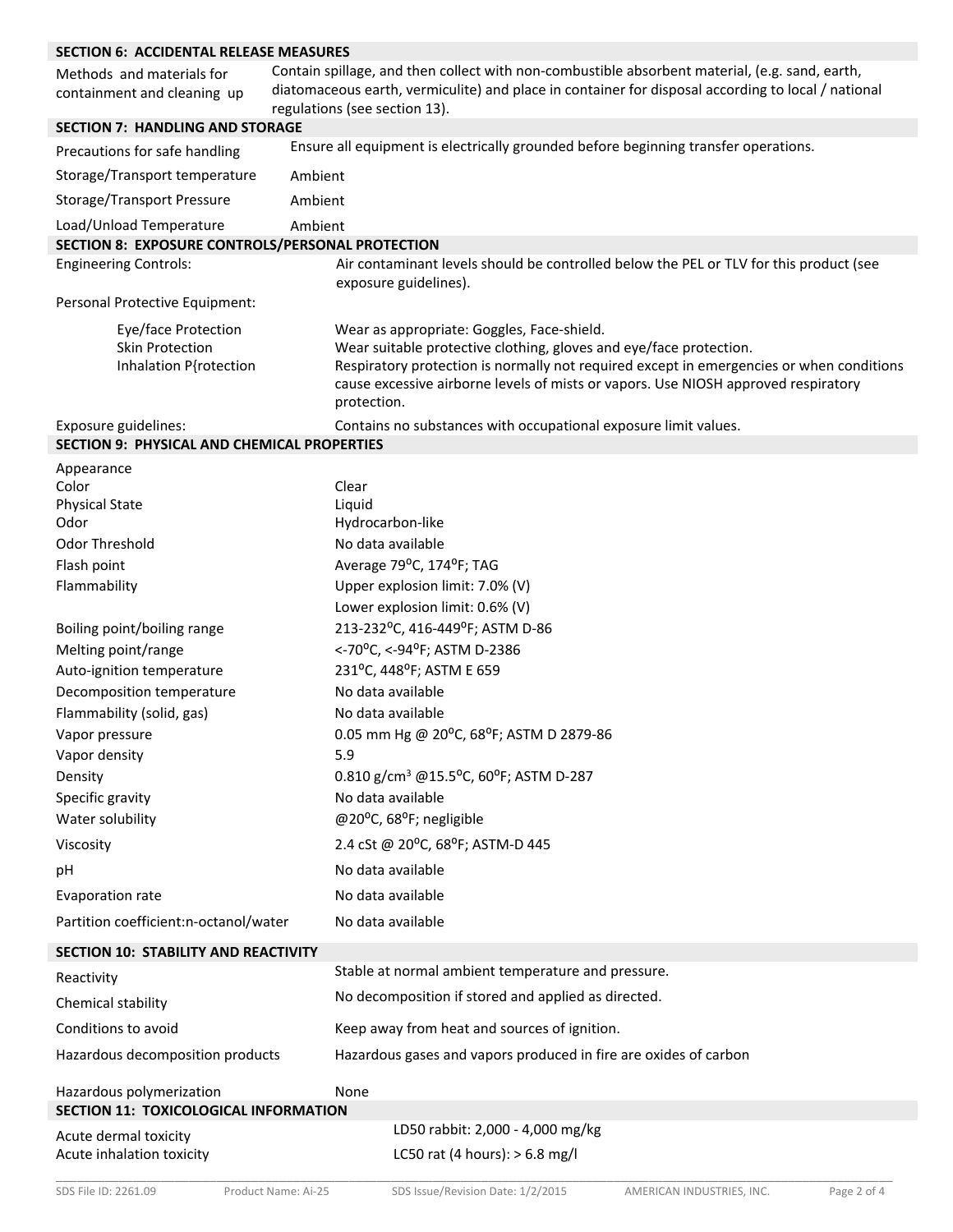| Acute oral toxicity<br>Skin corrosion/irritation<br>Eye damage/irritation<br>Respiratory or skin sensitization |                                                                                                                                                                                                                                                                                                                                                                                                                                                                                                                                                                                  | LD50 rat: > 5,000 mg/kg<br>Primary irritation (rabbit): 2.2 (Max. score is 8.0.)<br>Primary irritation (rabbit): 3.3 (Max. score is 110.)<br>No data available                                                                                                                                                                                                                                                                                              |                                                                                                                                                                   |  |  |  |
|----------------------------------------------------------------------------------------------------------------|----------------------------------------------------------------------------------------------------------------------------------------------------------------------------------------------------------------------------------------------------------------------------------------------------------------------------------------------------------------------------------------------------------------------------------------------------------------------------------------------------------------------------------------------------------------------------------|-------------------------------------------------------------------------------------------------------------------------------------------------------------------------------------------------------------------------------------------------------------------------------------------------------------------------------------------------------------------------------------------------------------------------------------------------------------|-------------------------------------------------------------------------------------------------------------------------------------------------------------------|--|--|--|
|                                                                                                                |                                                                                                                                                                                                                                                                                                                                                                                                                                                                                                                                                                                  | Genotoxicity in vitro:                                                                                                                                                                                                                                                                                                                                                                                                                                      | No data available                                                                                                                                                 |  |  |  |
| Germ cell mutagenicity                                                                                         |                                                                                                                                                                                                                                                                                                                                                                                                                                                                                                                                                                                  | Genotoxicity in vivo:                                                                                                                                                                                                                                                                                                                                                                                                                                       | No data available                                                                                                                                                 |  |  |  |
| Reproductive toxicity                                                                                          |                                                                                                                                                                                                                                                                                                                                                                                                                                                                                                                                                                                  | Assessment<br>Mutagenicity:<br>Reproductive toxicity:<br>Assessment<br>Reproductive toxicity:                                                                                                                                                                                                                                                                                                                                                               | Based on available data, the classification criteria are<br>not met.<br>No data available<br>Based on available data, the classification criteria are<br>not met. |  |  |  |
| Specific target organ toxicity - single exposure                                                               |                                                                                                                                                                                                                                                                                                                                                                                                                                                                                                                                                                                  | Teratogenicity:<br>Assessment<br>teratogenicity:<br>No data available                                                                                                                                                                                                                                                                                                                                                                                       | No data available<br>Based on available data, the classification criteria are<br>not met.                                                                         |  |  |  |
| Specific target organ toxicity - repeated exposure                                                             |                                                                                                                                                                                                                                                                                                                                                                                                                                                                                                                                                                                  | No data available                                                                                                                                                                                                                                                                                                                                                                                                                                           |                                                                                                                                                                   |  |  |  |
| Aspiration toxicity<br>Carcinogenicity                                                                         |                                                                                                                                                                                                                                                                                                                                                                                                                                                                                                                                                                                  | No data available<br><b>Assessment carcinogenicity:</b><br>Based on available data, the classification criteria are not met.                                                                                                                                                                                                                                                                                                                                |                                                                                                                                                                   |  |  |  |
| SECTION 12: ECOLOGICAL INFORMATION                                                                             |                                                                                                                                                                                                                                                                                                                                                                                                                                                                                                                                                                                  |                                                                                                                                                                                                                                                                                                                                                                                                                                                             |                                                                                                                                                                   |  |  |  |
| Aquatic toxicity                                                                                               |                                                                                                                                                                                                                                                                                                                                                                                                                                                                                                                                                                                  |                                                                                                                                                                                                                                                                                                                                                                                                                                                             | Not toxic to aquatic organisms (fish, daphnia, algae) up to water solubility.                                                                                     |  |  |  |
| Toxicity to fish                                                                                               |                                                                                                                                                                                                                                                                                                                                                                                                                                                                                                                                                                                  | No data available                                                                                                                                                                                                                                                                                                                                                                                                                                           |                                                                                                                                                                   |  |  |  |
| Toxicity to aquatic invertebrates                                                                              |                                                                                                                                                                                                                                                                                                                                                                                                                                                                                                                                                                                  |                                                                                                                                                                                                                                                                                                                                                                                                                                                             | No data available                                                                                                                                                 |  |  |  |
| Toxicity to algae                                                                                              |                                                                                                                                                                                                                                                                                                                                                                                                                                                                                                                                                                                  | No data available                                                                                                                                                                                                                                                                                                                                                                                                                                           |                                                                                                                                                                   |  |  |  |
| Biodegradation                                                                                                 |                                                                                                                                                                                                                                                                                                                                                                                                                                                                                                                                                                                  | Readily biodegradable.<br>OECD Test Guideline 301F (28 d): 85 %                                                                                                                                                                                                                                                                                                                                                                                             |                                                                                                                                                                   |  |  |  |
|                                                                                                                |                                                                                                                                                                                                                                                                                                                                                                                                                                                                                                                                                                                  | Test substance: Ai-25                                                                                                                                                                                                                                                                                                                                                                                                                                       |                                                                                                                                                                   |  |  |  |
| Bioaccumulation                                                                                                |                                                                                                                                                                                                                                                                                                                                                                                                                                                                                                                                                                                  | No data available                                                                                                                                                                                                                                                                                                                                                                                                                                           |                                                                                                                                                                   |  |  |  |
| Mobility in soil                                                                                               |                                                                                                                                                                                                                                                                                                                                                                                                                                                                                                                                                                                  | No data available                                                                                                                                                                                                                                                                                                                                                                                                                                           |                                                                                                                                                                   |  |  |  |
| Other adverse effects                                                                                          |                                                                                                                                                                                                                                                                                                                                                                                                                                                                                                                                                                                  | No data available                                                                                                                                                                                                                                                                                                                                                                                                                                           |                                                                                                                                                                   |  |  |  |
| <b>SECTION 13: DISPOSAL CONSIDERATIONS</b>                                                                     |                                                                                                                                                                                                                                                                                                                                                                                                                                                                                                                                                                                  |                                                                                                                                                                                                                                                                                                                                                                                                                                                             |                                                                                                                                                                   |  |  |  |
| <b>Waste Code</b><br>Disposal methods                                                                          | Any unused product or empty containers may be disposed of as non-hazardous in<br>accordance with state and federal requirements. Re-evaluation of the product may be<br>required by the user at the time of disposal, since the product uses, transformations,<br>mixtures, contamination, and spillage may change the classification. If the resulting<br>material is determined to be hazardous, please dispose in accordance with state and<br>federal (40 CFR 262) hazardous waste regulations.<br>Dispose of only in accordance with local, state, and federal regulations. |                                                                                                                                                                                                                                                                                                                                                                                                                                                             |                                                                                                                                                                   |  |  |  |
| <b>Empty containers</b>                                                                                        |                                                                                                                                                                                                                                                                                                                                                                                                                                                                                                                                                                                  | Empty containers retain product residue (liquid and/or vapor) and can be dangerous. DO<br>NOT PRESSURIZE, CUT, WELD, BRAZE, SOLDER, DRILL, GRIND, OR EXPOSE SUCH<br>CONTAINERS TO HEAT, FLAME, SPARKS, STATIC ELECTRICITY, OR OTHER SOURCES OF<br>IGNITION; THEY MAY EXPLODE AND CAUSE INJURY OR DEATH. Empty drums should be<br>completely drained, triple-rinsed, properly bunged and promptly returned to a drum<br>reconditioner, or properly disposed. |                                                                                                                                                                   |  |  |  |

### **SECTION 14: TRANSPORT INFORMATION**

DOT Not regulated. Product does not sustain combustion (49 CFR 173.120 (b)(3)).

# IATA Not regulated.

IMDG Not regulated.